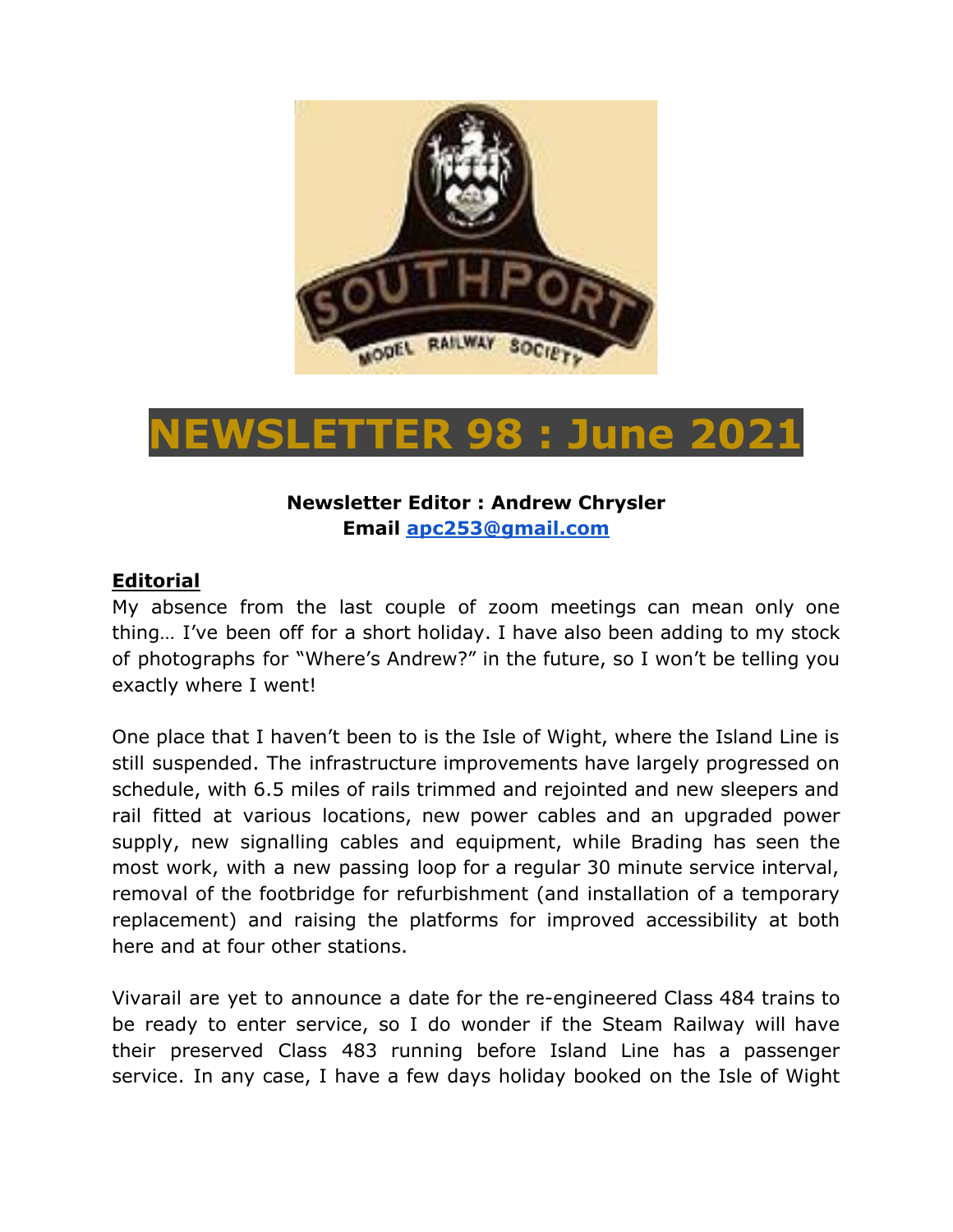in August, whether I will be able to ride on the new trains is, however, anybody's guess.

Closer to home, the Lesley Road Circular Railway (although actually oval) has had its first (mostly) successful test run, and the concrete foundation for the track is mostly satisfactory, with just one corner still giving cause for concern… although the locomotive no longer tips over at this point it still leans, no doubt alarming potential passengers. Heavy rain before the concrete had "set" has been blamed, but gradually building up layers seems to have done the trick. A little more levelling, and the track can be cemented in place before adding cat litter ballast. Hopefully the neighbourhood cat will realise that it is to be used for railway purposes only.

Gauging trials have revealed that edging stones in the garden may require slight adjustment. I am considering inviting Island Line to a "twinning ceremony" as both projects have been beset by delays…



Ian's article on the Lynton & Lynmouth cliff railway reminded me of a childhood holiday in Devon, and the steepness of the walk down (and, more importantly, back up) in

Clovelly, which might have started my fascination with funicular railways. I recall visiting Mallorca in the early 1970's, and -

although we were not staying there - riding on the funicular railway at the Majorica Hotel in Palma. From my memory, there was just one car on the line, rather than the more usual counterbalanced pair. Google research tells me that the line is still in use, although the old, open cars have been replaced with modern enclosed ones.

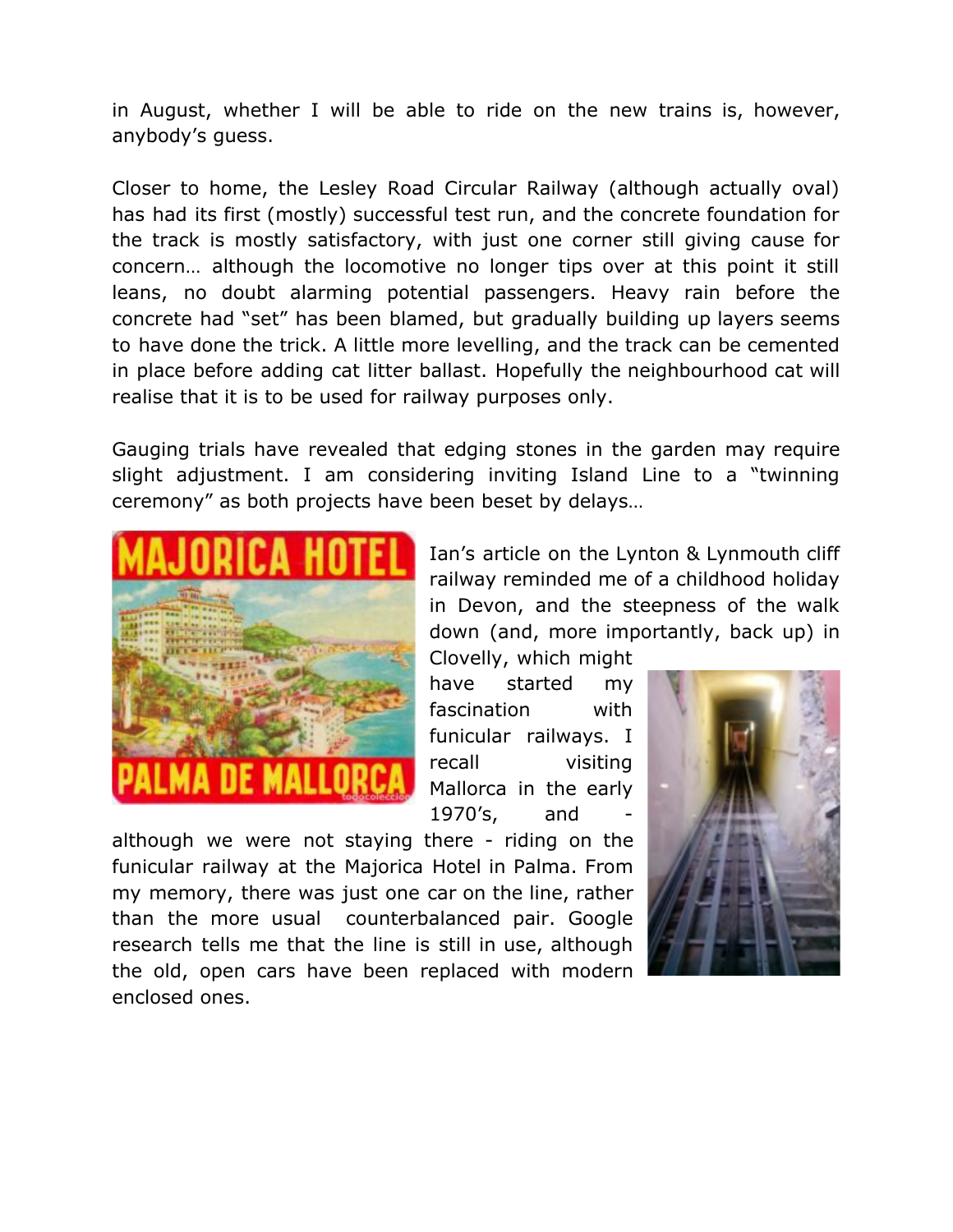## **Chairman's Report Ian Shulver**

I have to confess that, this month my report will be a little brief compared to some of my previous ones. With the unlockdown progressing we have been able to welcome some of our children (and grandchildren) to stay for the first time in almost a year. Consequently we had a lot of work to do such as making up beds, cleaning and of course putting some stuff in the freezer so we did not spend all this week cooking. I think by the end of the week we will be absolutely shattered.

Early in May I did manage to do a small amount of scenic work on my Filleigh layout. I completed the down platform with its retaining wall and embankment, but still need to add some detail - station name board, seats and perhaps people. I am still considering whether I can make the platform signal at the western end a working one - I would like to but it may be a little too much like hard work. What little I have done so far looks quite good and I am looking forward to doing the rest, but this will have to wait until the double slips arrive from Hattons.

It is good that a small number of us can meet at the clubrooms and a number of us made full use of this to repair the roof on the shed. The polycarbonate sheets have been positioned and fixed in place but we still need to complete the weatherproofing of the ridge. I am not 100% happy with what we have done so far so will have another look at it in a couple of weeks time. Whilst working on the roof we did notice that the walls were spreading a little so Colin and myself will do some remedial work in a week or two.

Hopefully by the time of the next newsletter we will be able to meet at the club without restriction.

Ian

### **Secretary's Report Jim Ford**

Comrades. As with your chairman, we have been welcoming family this weekend and this meant that earlier today, Dolgoch was out on my garden railway for the entertainment of Eric, my youngest grandson! It is also the reason why my copy is a little late in being compiled.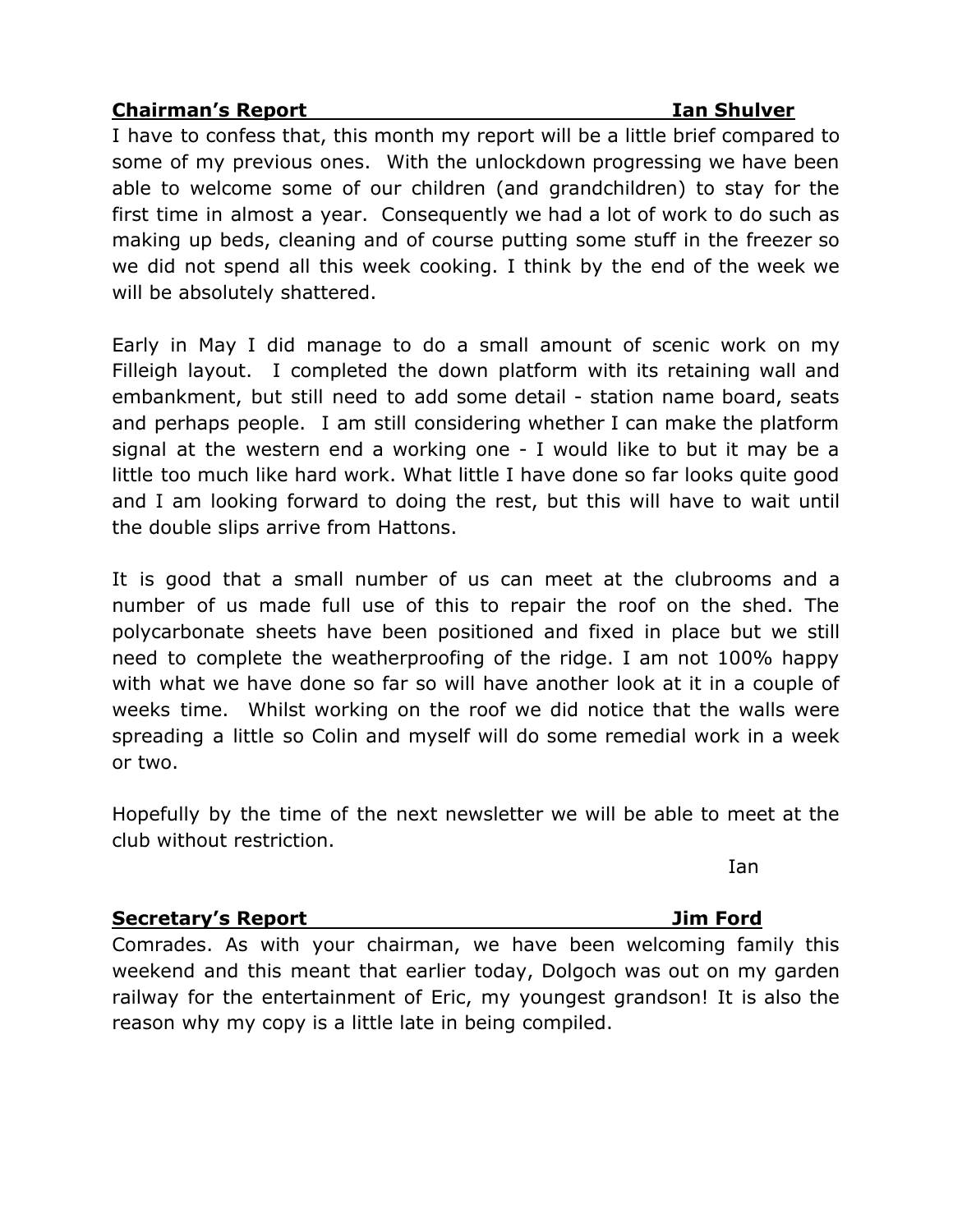Firstly, a reminder of where we are with lockdown. Since Monday 17th May groups of six have been able to meet/eat inside the clubhouse and there is now no limit on the size of outdoor workgroups. However it is going to be some time yet before members will be able to regularly meet together inside, probably late June, for which we await further decisions from HMG.

Those of you who have read the history of our club (which is available on the website) may have noticed that it is a little vague as to when the club actually started. I am the longest serving current member and I joined the club in about 1974, a short time after it had acquired an independent existence from Steamport, the museum which was situated in the former engine shed in Derby Road. But we didn't have much idea as to what had gone before. Anyway, a former called Keith Wallace has been in touch with me from Chesham, and he tells me that he was member in those days along with Nick Wood whom some of us will be visiting in Cornwall later this month and Chris Grey, who was a member of West Lancs O Gauge group when I last saw him. Keith has drawn our attention to his website which contains the early history of our club. There is a photo including Nick Wood and Chris Grey looking at Nick's N scale layout of Crainlarich at [http://www.hall-royd-junction.co.uk/Hall\\_Royd\\_Model/Steamport\\_club.html](http://www.hall-royd-junction.co.uk/Hall_Royd_Model/Steamport_club.html). I'm not quite sure why this is named after the Hall-Royd signal box but that is a pleasant reminder of my days commuting to Leeds from Preston between 1995 and 2000 when I used to look out for that box. This response from Keith is very timely as Ian is currently updating our club history. It seems that the Society started in Steamport in 1971, so technically we are already 50 years old.

I get a lot of contacts via the website proving its value and it must be easy to access to attract so much traffic.

The garden railwaymen continue to meet and run on my garden railway each Tuesday, some time between the hours of 1100 and 1700. Now that numbers are no longer restricted outdoors, any members are welcome to join the permanent members, but it would be wise to check with me on 01704545395 beforehand – if only to check whether there is enough cake which the Clinical Director bakes each week! If you are coming over lunchtime please bring a sandwich – teas and coffees (and cake!) will be provided.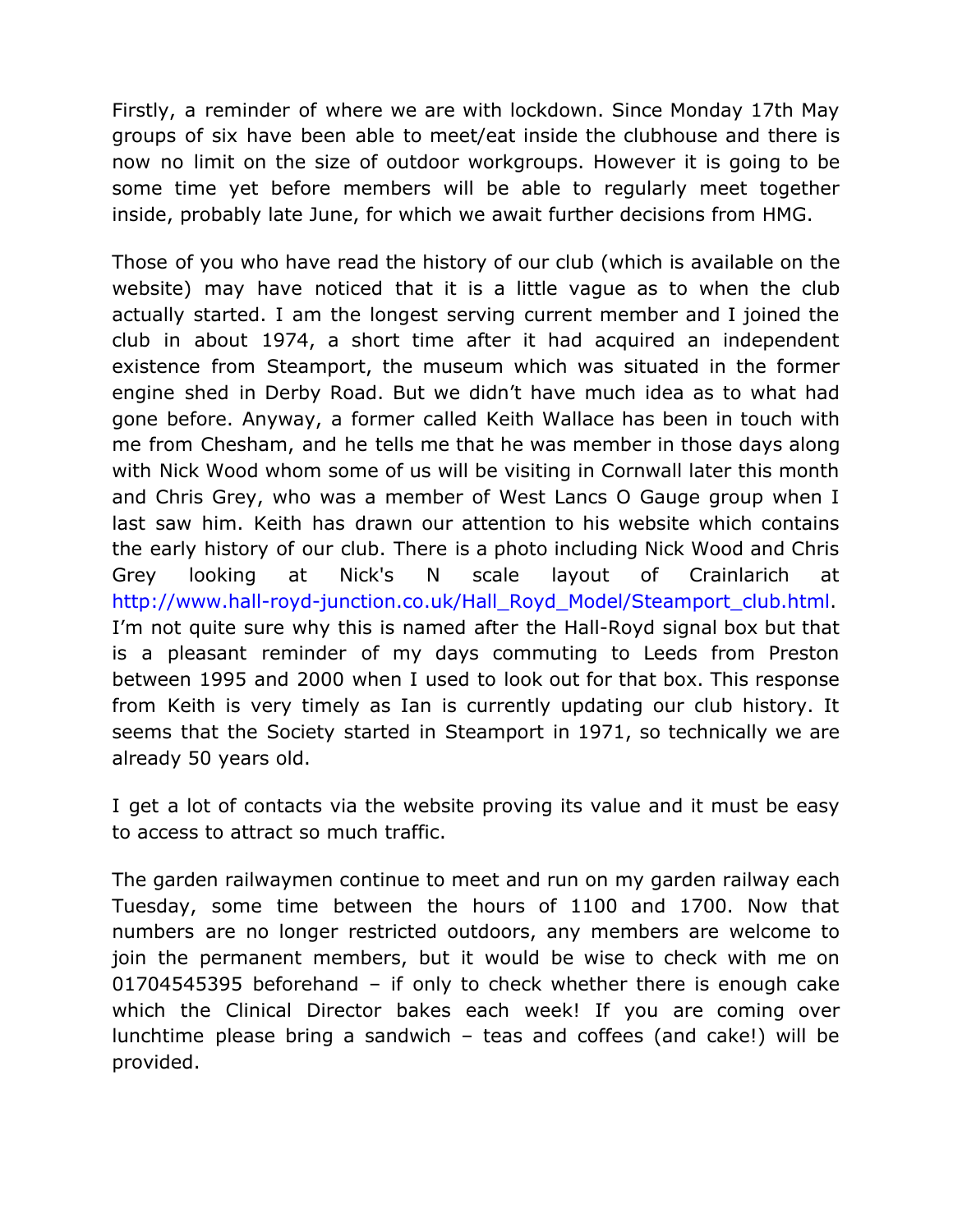Dr Jim Ford, Hon Secretary SMRS. Flat 1, 42 Hesketh Road,Southport PR9 9PB

07748760686

## **Where's Andrew?**

Tony Kuivala correctly identified last month's photograph, which was taken in Scarborough of the disused St. Nicholas cliff lift, just the other side of the Grand Hotel from the Central Tramway which is still operating. In fact, Scarborough had no less than five funicular railways, of which two are still in service.



Some time ago, I bought a Kindle copy of "Small Island by Little Train" by Chris Arnot, which led to my increased interest in narrow gauge and miniature railways.

I particularly like that you can usually get more "up close and personal"

with the stock than you are able to do on standard gauge. I don't know whether this is because of the low platform height, meaning that the wheels and other gear are more on view, but when travelling, I try to seek out the smaller railways. This picture is of one of the railways featured in the book, and is a 15 inch gauge line running for about a mile. It was taken on my recent travels, but where am I?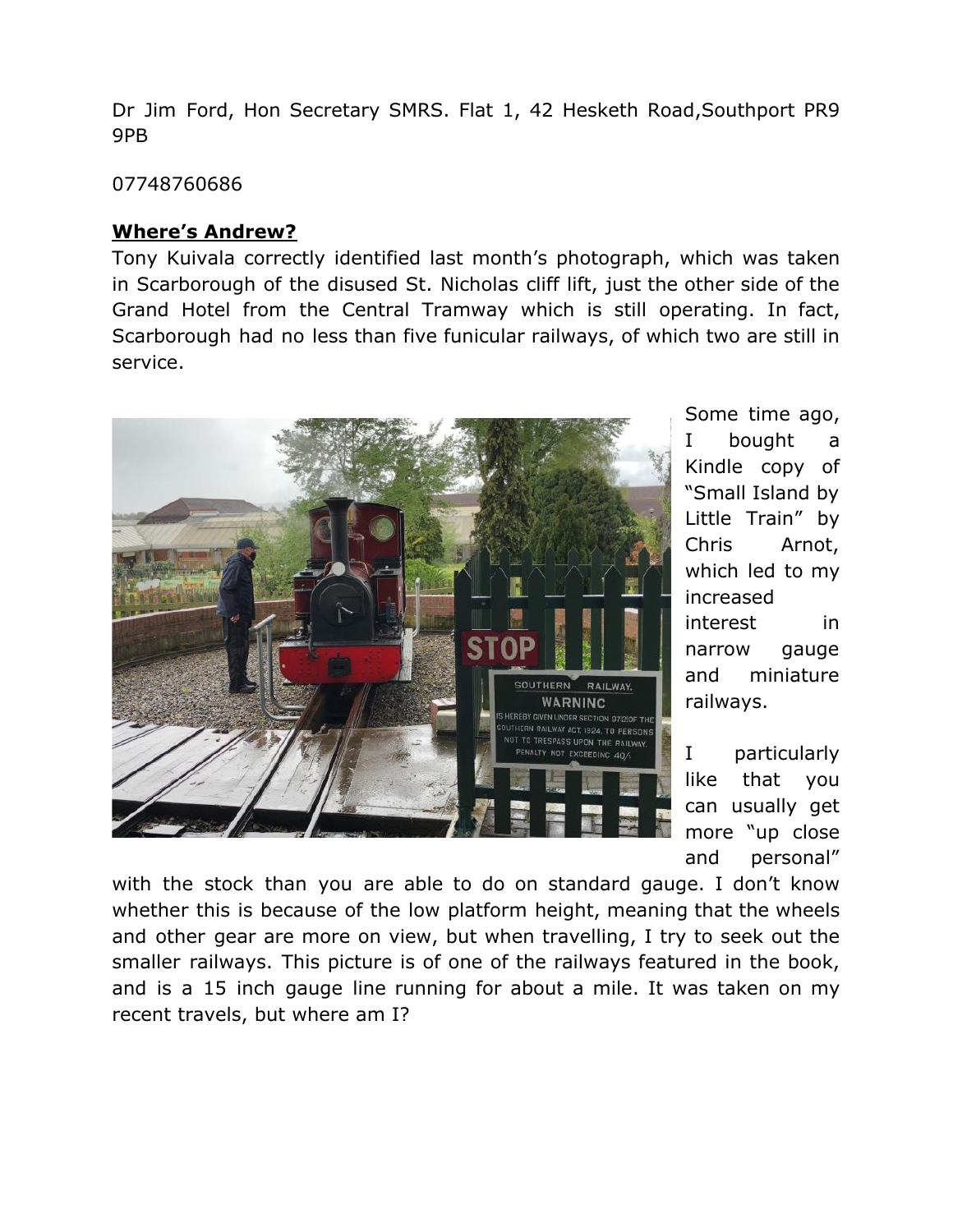### **Restoration Progress Paul Gorton & Tony Kuivala**

The best laid plans! Whilst we had planned to concentrate on the unrestored section of the trailer coach, Covid had other ideas. Restrictions have delayed both of the bus movements to provide us with the space. And the lockdown restricted our team from carrying out the necessary work. All this is still scheduled to be done as soon as it is possible. Whilst we were unable to do what we planned it didn't stop restoration completely. Attention was split between the motor & trailer coaches. One vestibule of the motor coach was refurbished a few years back. But the second one still required work. The motor coach is home to our many spares & these were re-stacked to provide better access to the door vestibule. The set of doors was stripped of several layers of peeling & pitted paintwork & repainted. One broken door window was removed & will be replaced shortly.

The interior vestibule was then stripped, filled where necessary & repainted. The welding of the accessible body side of the trailer has largely been completed & another window has been refitted. The final window on this side will be done as soon as the door pocket strengthening has been finished. Smaller parts continue to be refurbished, such as the seat handles, grab handles, ash trays etc.

We are not alone in suffering Pandemic effects. Where we are in a strong position is that as operational workshops, Merseyside Transport Trust has created a Covid Secure environment.

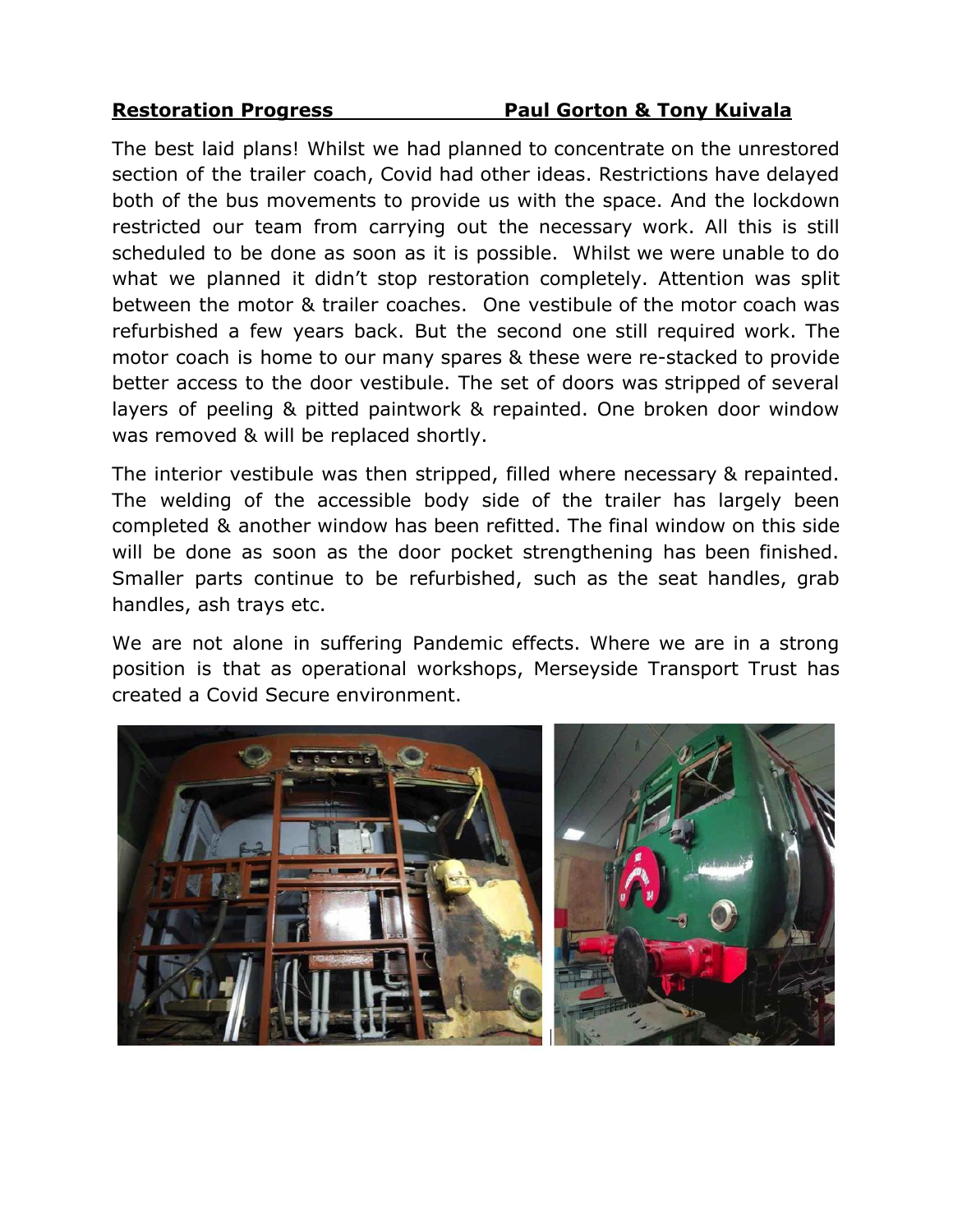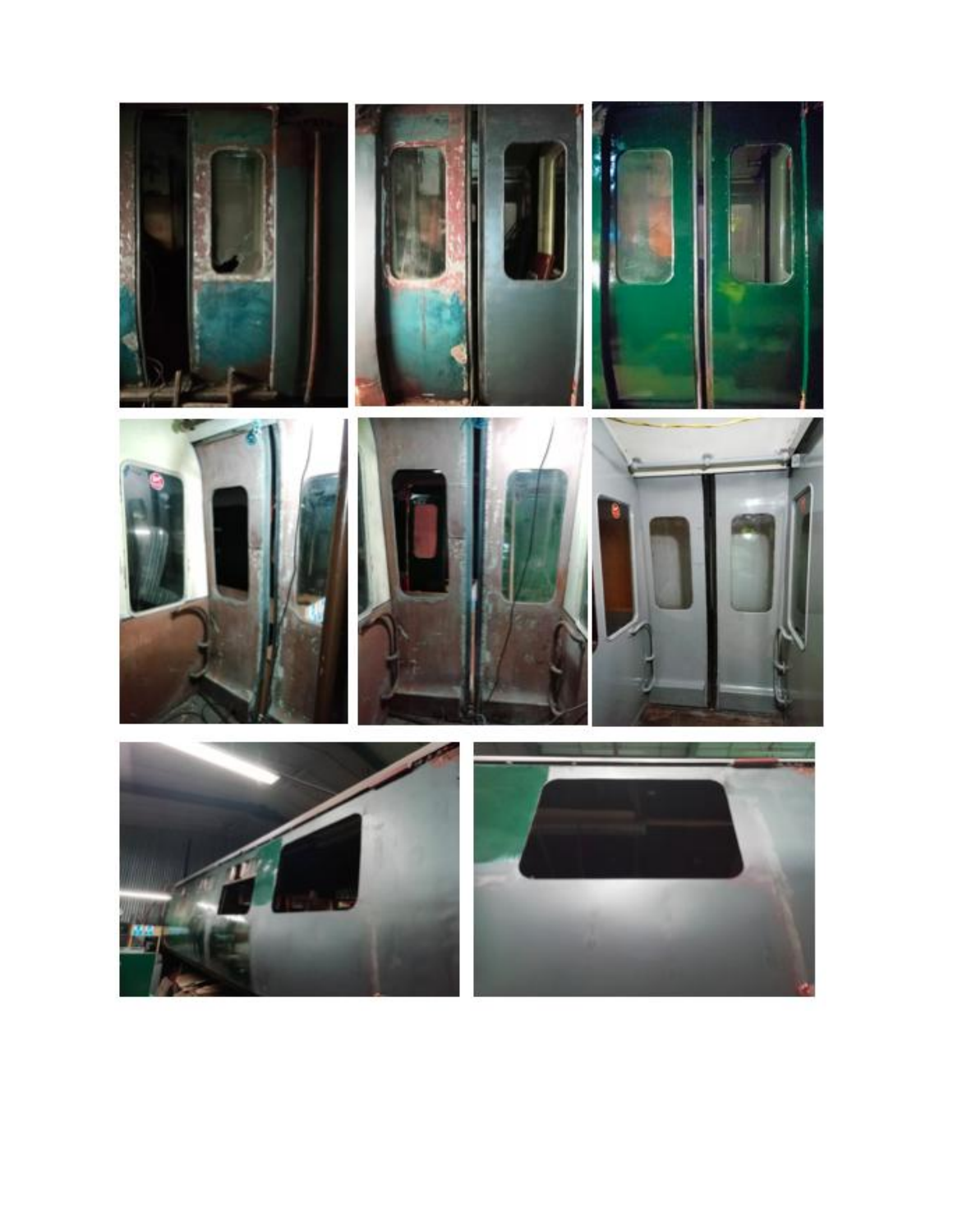Since last July we have remained open within the Rules and Regulations. Activity was reduced rather than curtailed. Last autumn we reached an agreement with MTT to take on additional space for furtherance of the work on the offside of Trailer. This is delayed and not likely to take place for a little while yet for understandable reasons. The beneficial side of coin is that we are not incurring the temporary extra expense yet. As you are aware we are in need of a professional welder for offside. Quite unexpectedly in February one appeared on our radar. We grasped at the opportunity for completion of intricate work on nearside. Unfortunately this never materialised. We are not without hope. Restoration may only proceed within the strictures of our Business Plan. In simple terms – cash flow. But work has not ceased, only slowed down. What we have been achieving is much sorting through spares, improving tidiness, tackling small improvements at minimal cost. Some work has been undertaken on Driving Car. Currently we are progressing with the refitting of window frames in the Trailer. As the Road Map progresses we expect things to pick up.

Images by Paul Gorton

Words for SMRS Newsletter by Paul Gorton and Tony Kuivala April 2021

The Class 502 Preservation Trust

### **Smallbrook Junction Station Andrew Chrysler**

When is a junction not a junction? When is a station not a station? Both these questions can be asked with reference to Smallbrook Junction Station on the Isle of Wight, and I will attempt to answer this conundrum.

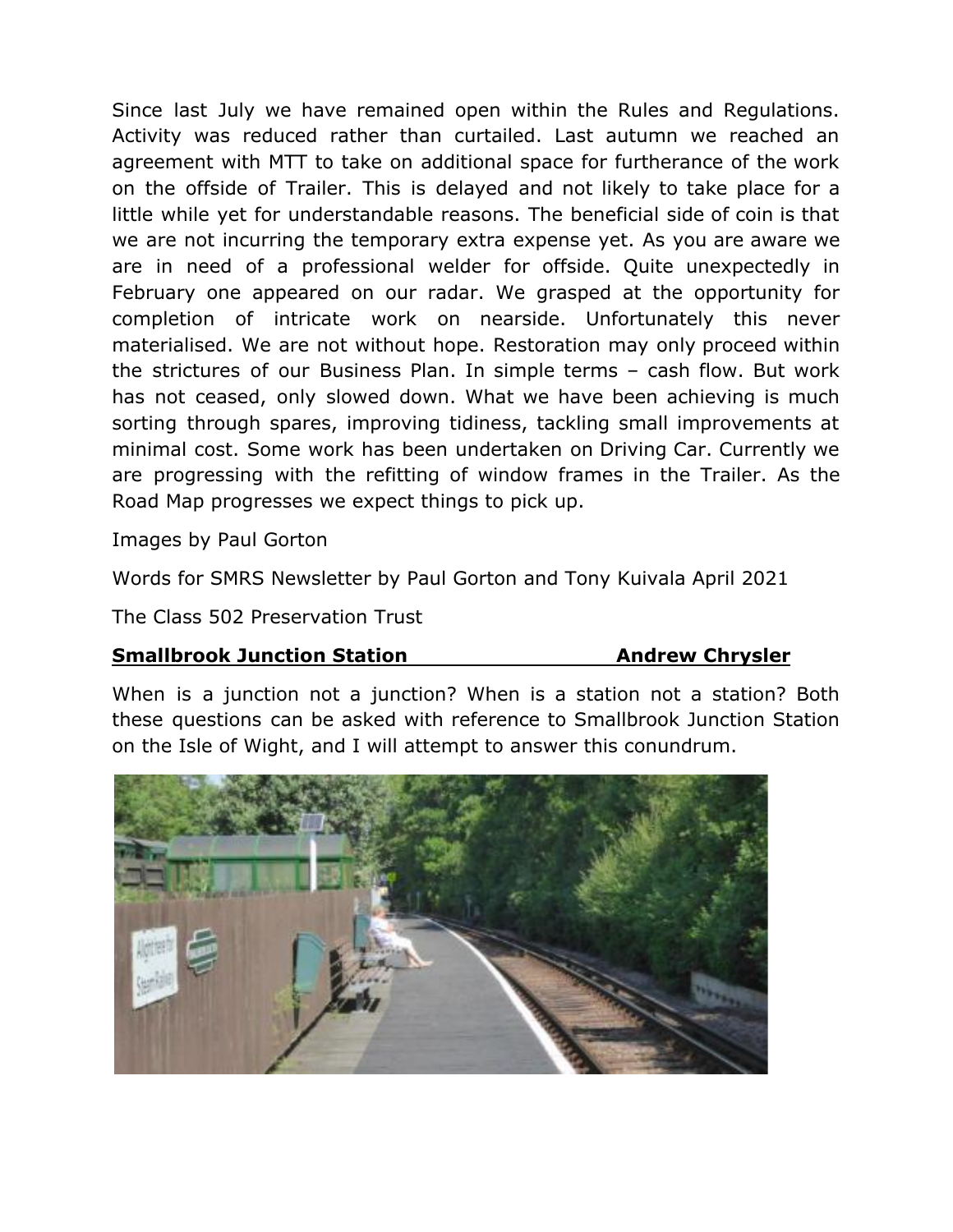In its present form, it is not strictly a junction, but an interchange. The lines of Island Line and the Steam Railway do not meet, and passengers need to disembark at one platform and walk through to the other to connect between the lines. The station was opened by British Rail in 1991, when the steam railway was extended eastwards from Havenstreet. Previous to this, the preserved line was less than half its length, running in a westward direction from Havenstreet to Wootton.

In its previous form, Smallbrook Junction was constructed in 1926 and was in use until 1966. Previous to the junction being built, the lines between Ryde Pier Head and Ventnor (still in use as "Island Line" but slightly truncated with the terminus at Shanklin) and between Ryde Pier Head and Cowes ran separately until the points at Ryde St Johns. There was no station at Smallbrook, and the junction operated only during the summer months. The signal box at Smallbrook was manned for the summer months only, in the winter the lines operated as before 1926 (i.e. parallel but separate lines) and were controlled by the signal box at Ryde St Johns.



The Isle of Wight Steam Railway has had a long term intention of extending to Ryde St Johns, and if this was to take place, Smallbrook Junction Station would no longer be needed. There is no road access and it exists purely for passengers to transfer between lines, and with the current suspension of Island Line for engineering works, currently Smallbrook Junction Station is arguably neither a junction nor a station.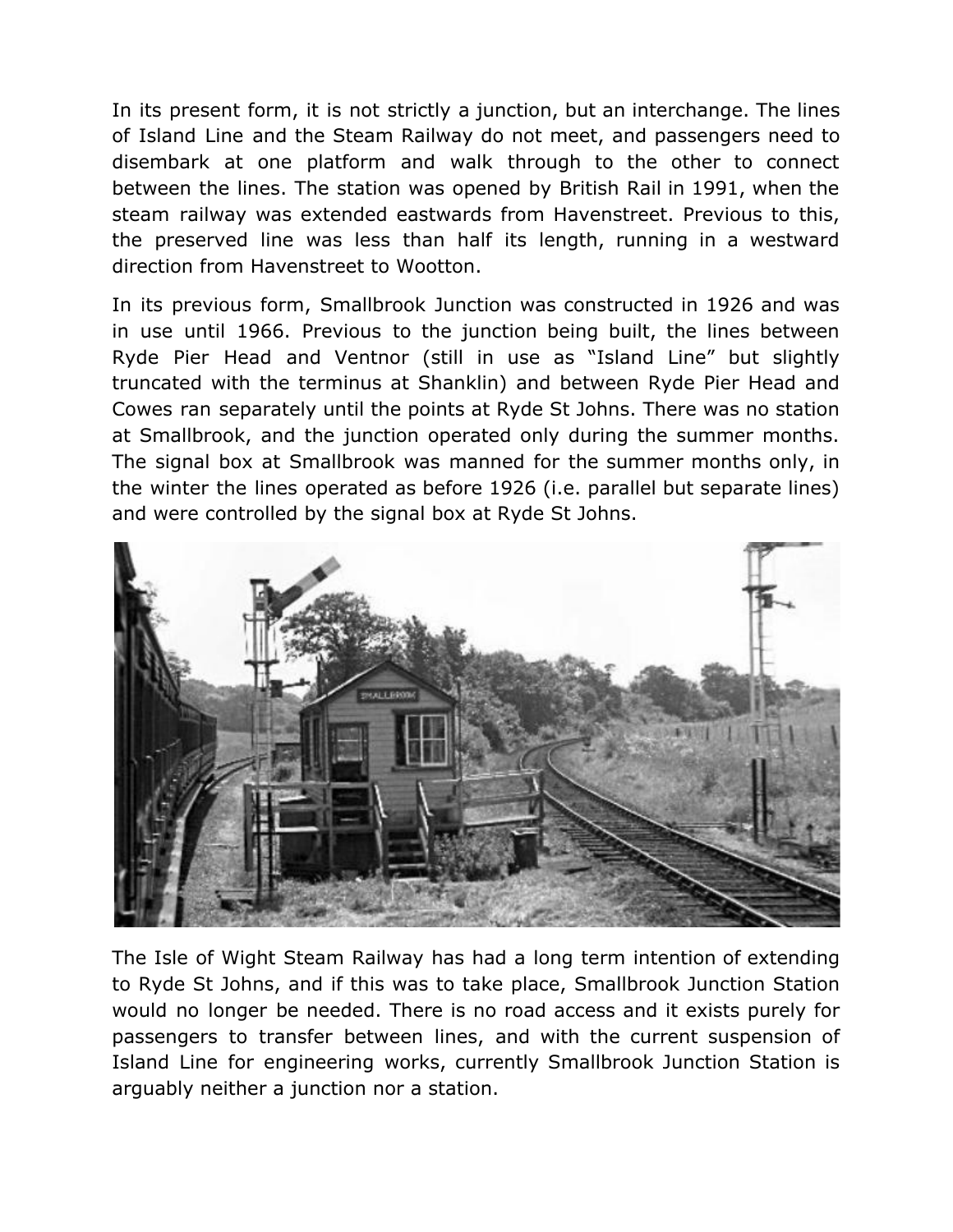

Junction, our locomotive runs around as the brightly painted Island Line train arrives from Ryde

### **Boudicca Blues, or Bye-Bye, Boudicca Jim Ford**

The pandemic has catastrophically affected all public transport with the Government advising people against buses and trains and air travel almost at zero – and traffic levels now soaring post-lockdown to carbon emissions busting levels. But it has also hastened the end of some classic forms of transport like the familiar Boeing 747 Jumbo and even its planned successor the Airbus A380 Superjumbo, the largest airliner ever built, of which the very last left the production line this March, and the earliest are already being scrapped.

The even more complete seizure of the Cruise Industry has led to a number of perfectly serviceable classic ships heading to the breaking beaches of Turkey and the Indian subcontinent, including familiar Liverpool visitors such as Marco Polo, Magellan, Black Watch and Boudicca. It is ironic that these smaller ships are being recycled when the presumably more economic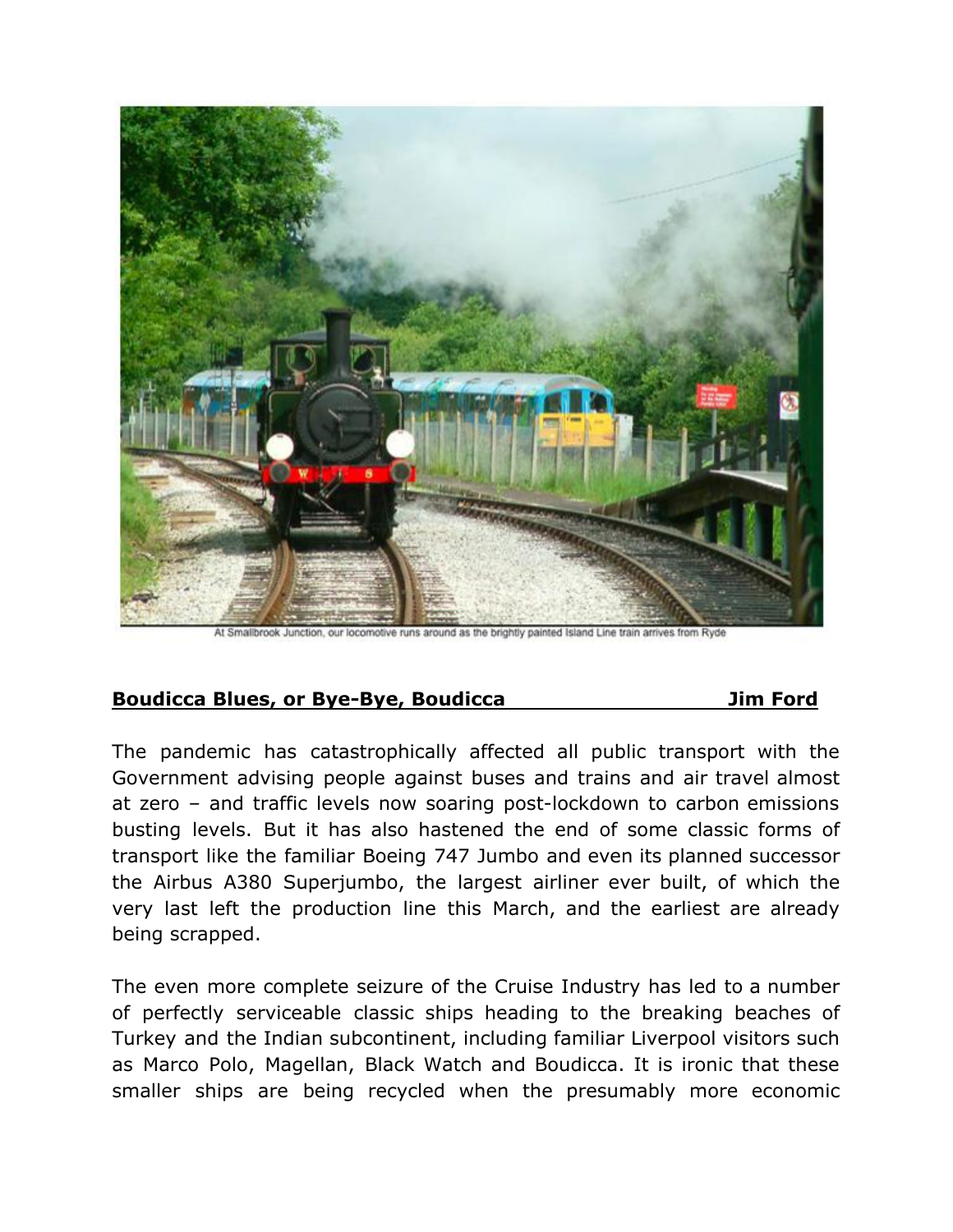massive ships are not and even vast new ones are being built like the brand new MSC Virtuosa, of 181,541 tons and capable of carrying 6334 passengers which is making her maiden staycation voyages from our port. Perhaps these massive ships may yet follow the wide-bodied jumbos and Superjumbos to oblivion.

Virtuosa will be visiting major destinations such as Glasgow, Liverpool, Belfast and Southampton. Can you imagine arriving in Lerwick on such a ship? Many ports such as Venice already restrict access to just smaller ships due to the sheer numbers and their impact on port facilities. Somehow, I don't think that these monster ships will achieve the 49 years of Black Watch, the 56 years of Marco Polo or the incredible 73 years or Marco Polo's sister ship Astoria, built in 1948 with an ice-strengthened hull as the Stockholm which sensationally collided with and sank the Italian Liner Andrea Doria. If you are going to cross the path of another ship, make sure it's not one with an ice-strengthened hull!

The fabulous Boudicca as known to a number of our members, hit the beach in Aliaga, Turkey recently and and the elegant Black Watch (based at Liverpool), lies at anchor awaiting the same fate. In 2017, as the finale of our sleeper trip, Southport MRS members sailed from Greenock to Liverpool aboard Boudicca in a memorable overnight voyage, undertaken on the night of a General Election when Theresa May sought to extend her majority with a 'strong and stable' mandate; however the electorate judged her 'weak and wobbly' and perversely took away her majority, in the way that electorates do sometimes. No comment about what followed!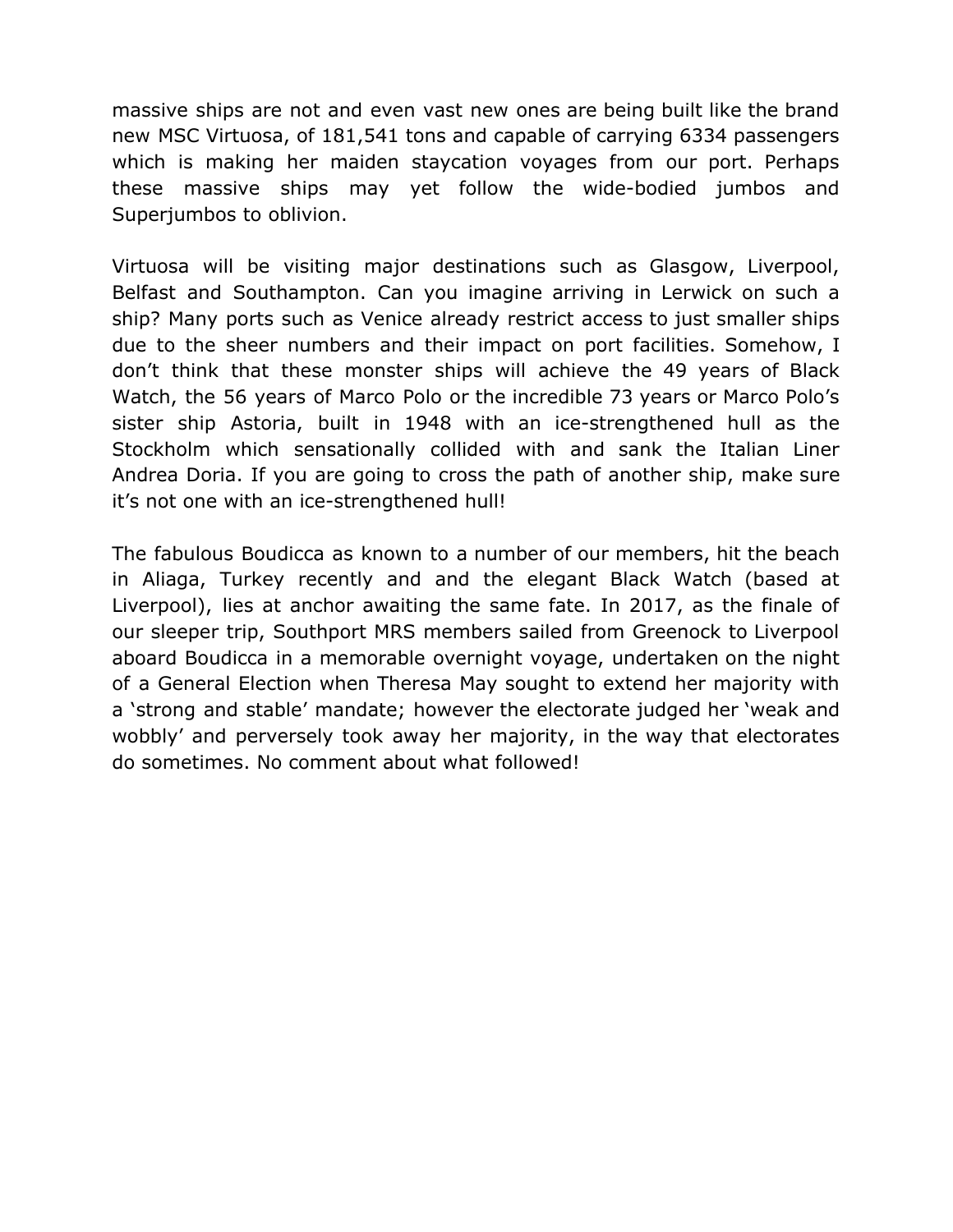

Here four of our members test their sea legs in a rather breezy Firth of Clyde aboard Boudicca. A more extensive narrative of the voyage can be viewed on:-

[https://www.railwaygardener.co.uk/Sleeper-trips/The-trips/2017-Shetland-c](https://www.railwaygardener.co.uk/Sleeper-trips/The-trips/2017-Shetland-cruising/Boudicca-cruise) [ruising/Boudicca-cruise](https://www.railwaygardener.co.uk/Sleeper-trips/The-trips/2017-Shetland-cruising/Boudicca-cruise)

Black Watch, Boudicca and their German sister Albatros (formerly owned by Phoenix Reisen and an occasional visitor to Liverpool but now also languishing in Egypt and likely to follow her former sisters) were revolutionary ships when built in the early 1970s, Designed like the QE2 with tiered open sun decks aft and a similarly styled funnel, Royal Viking Star, Sea and Sky were designed for world cruising and set new standards for leisure travel. Most cruise liners of that era were converted from North Atlantic or Australasian liner service and lacked features like private bathrooms and full air-conditioning that nowadays are taken for granted. The ships were so successful that they were all lengthened in the 1980s but by then they had been overtaken by a new generation of purpose-built cruise liners with interior shopping malls, more balcony cabins – and less open teak decks. The newer ships have been largely designed for more restricted destinations such as the Mediterranean and the Caribbean, with more dependable weather, and mostly have flat bottoms, so they don't perform as comfortably in the North Atlantic or the Bay of Biscay. And many larger and younger ships have also been scrapped as the trend for even larger ships has grown.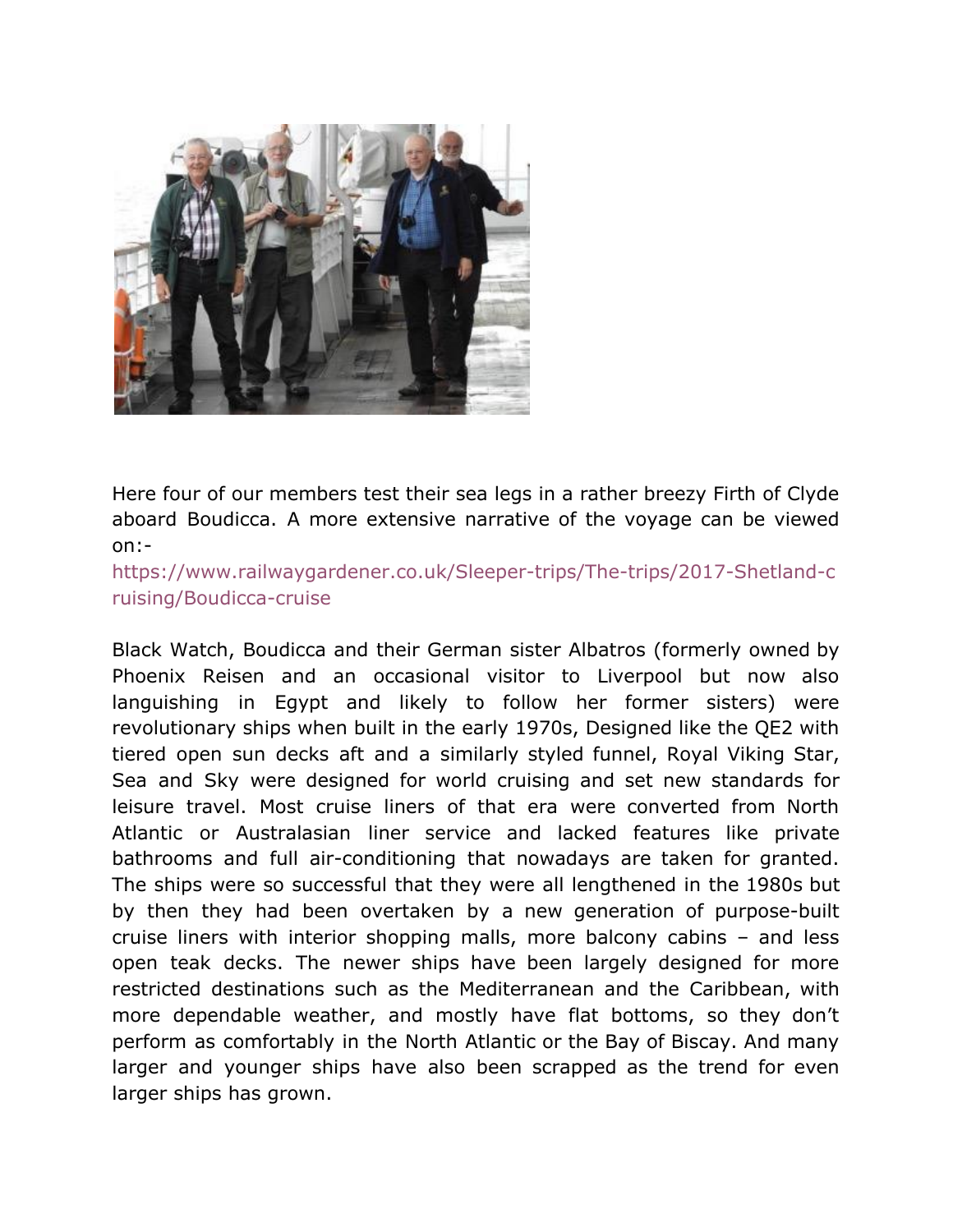Two of the Royal Viking ships joined the Fred. Olsen Fleet, the Royal Viking Star becoming the Black Watch in 1996 and her sister, Royal Viking Sky joined as Boudicca in 2006 after a more chequered career. Both ships were extensively refurbished and re-engined in the mid-2000s and built up a sentimental and loyal following among re-booking passengers and continued sailing for Fred. until the pandemic when the ships were laid up in Rosyth. Both ships continued sailing right round the world until then, Black Watch circumnavigating the world with Boudicca having sailed from the UK to Australia and back in Winter 2019/2020, and both ships left Rosyth to an emotional farewell last Autumn, with their familiar Fred. funnel painted black – as one passenger said just like Tudor Queens wearing black hoods for their execution. The poignant lament for Black Watch leaving Rosyth is recorded on **FB.** 

<https://www.facebook.com/frances.totterdell/videos/5152410924772621/>

We are privileged to have voyaged extensively on both ships and here is Boudicca in happier times.

Boudicca overnight in Zanzibar Autumn 2017 en route Liverpool to Mauritius from a dhow



Boudicca was on a repositioning voyage for the Winter creating a unique opportunity for Liverpool passengers to sail direct to the exotic Indian Ocean. The only disappointment was the cancellation of port calls in Madagascar due to the outbreak of plague. Her Summer Liverpool season had started with SMRS members aboard as she sailed from the Clyde. I made this

picture into a pseudo-1930s Art Deco style poster for my maritime-themed cellar bar. Daytime Transit of the spectacular Suez Canal was followed by fortification for protection against Somali pirates. This resulted in an unscheduled stop off the Comoros Islands where Captain Degerlund tried to distract passengers by a fantastic sunset whilst offloading some armaments that we probably shouldn't have had aboard….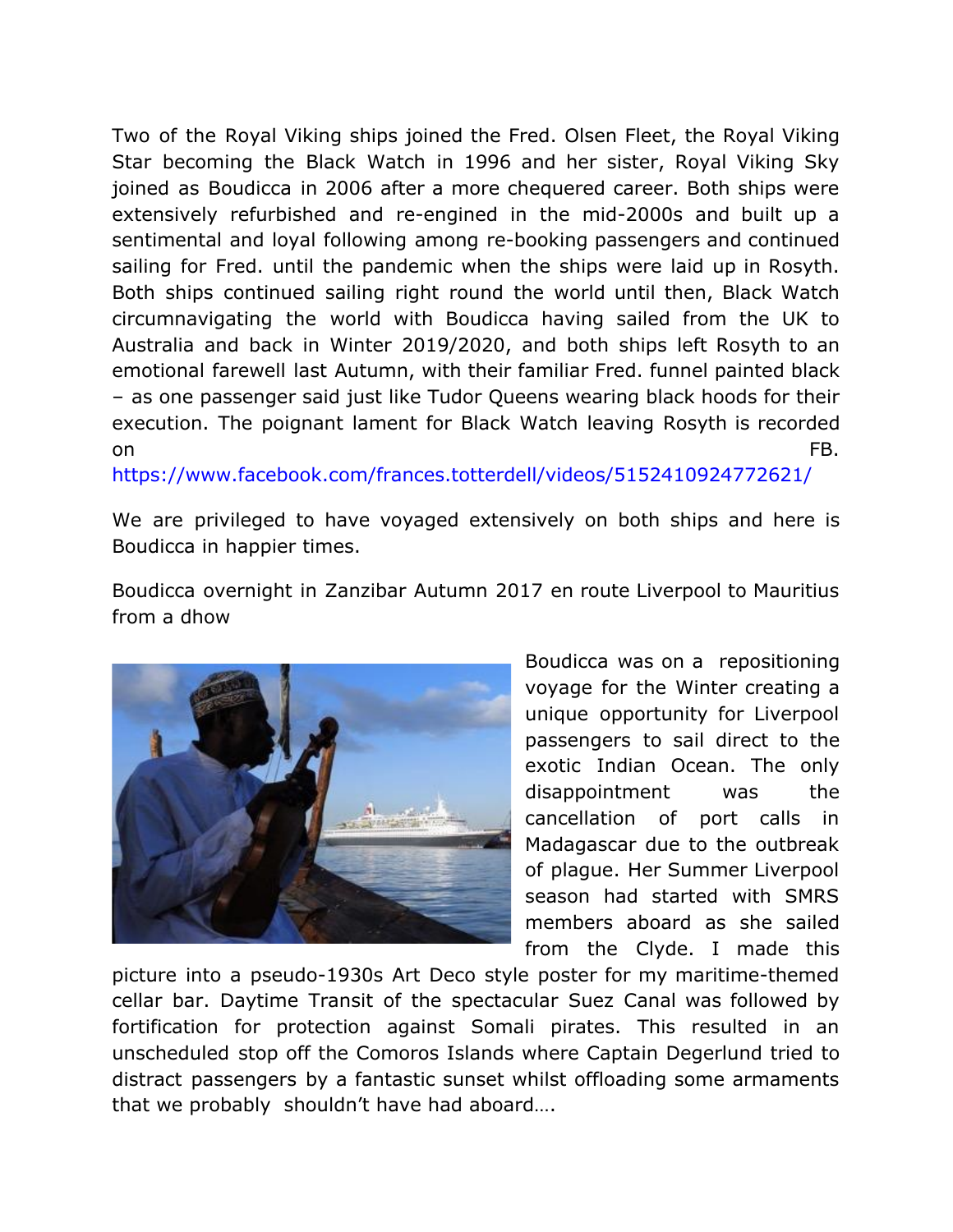

# *Boudicca in Greenland from Liverpool September 2016*

In Greenland we transited Prince Christansund passage and visited glaciers and circled giant icebergs. And as we left Greenland we were treated to a fantastic display of the Northern Lights.





Boudicca anchored off St Helena en route to Namibia, South Africa and Australia 2019

A beautiful tropical island but seemingly Napoleon didn't think so.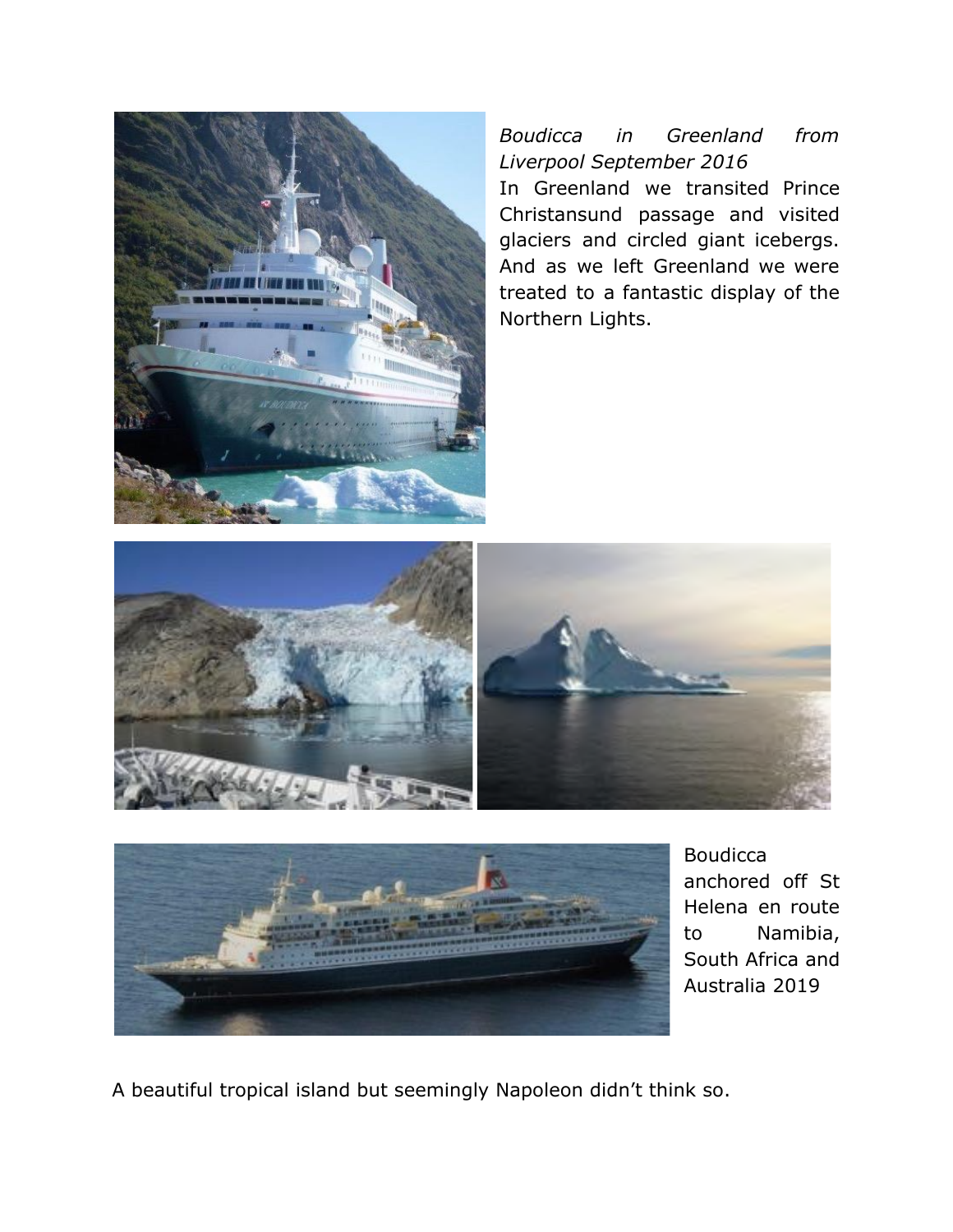

Last lingering beer aboard Boudicca alongside at Cape Town, October 2019 The characteristic evening cloud curtain creeps over Table Mountain. Boudicca was absolutely sparkling as a party of South African travel agents enjoyed an al fresco meal at the Poolside restaurant. Nobody guessed what a catastrophe was already unfolding in China. Next day we went by the Blue Train to Pretoria and returned to the UK by air via old friends in Malawi. And our voyage from Tokyo to Hong Kong aboard Boudicca in January 2021 was not to be for us – or for Ian and Heather Shulver, who were booked on the same trip. RIP Boudicca – happy memories for so many.

# **And Finally…**

I felt that I just had to share this photograph from the Isle of Wight…